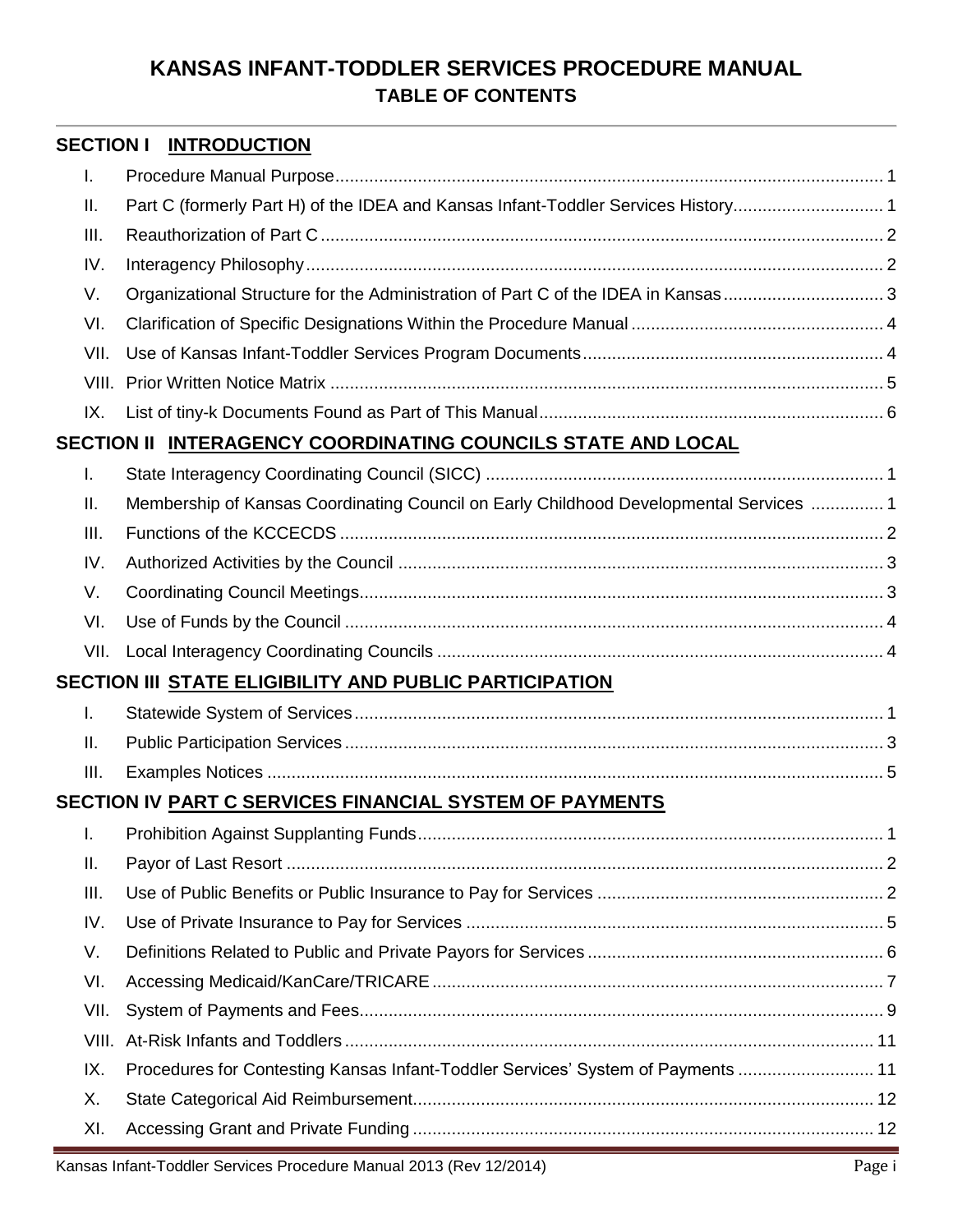|                | <b>SECTION V PROCEDURAL SAFEGUARDS</b>                                                         |  |
|----------------|------------------------------------------------------------------------------------------------|--|
| Τ.             |                                                                                                |  |
| Ш.             |                                                                                                |  |
| III.           |                                                                                                |  |
| IV.            |                                                                                                |  |
| V.             |                                                                                                |  |
| VI.            |                                                                                                |  |
|                | SECTION VI PRE-REFFERAL COMPONENTS PUBLIC AWARENESS AND CHILD FIND SYSTEM                      |  |
| $\mathbf{I}$ . |                                                                                                |  |
| Ш.             |                                                                                                |  |
|                | <b>SECTION VII REFERRAL</b>                                                                    |  |
| T.             |                                                                                                |  |
| Ш.             |                                                                                                |  |
| III.           |                                                                                                |  |
| IV.            |                                                                                                |  |
| V.             |                                                                                                |  |
|                | SECTION VIII FAMILY SERVICE COORDINATION                                                       |  |
| T.             |                                                                                                |  |
| Ш.             |                                                                                                |  |
| III.           |                                                                                                |  |
| IV.            |                                                                                                |  |
|                | SECTION IX POST-REFERRAL COMPONENT I - SCREENING                                               |  |
| I.             |                                                                                                |  |
| Ш.             |                                                                                                |  |
|                | SECTION X POST-REFERRAL COMPONENT II - EVALUATION AND ASSESSMENT                               |  |
| $\mathbf{L}$   |                                                                                                |  |
| Ш.             |                                                                                                |  |
| III.           |                                                                                                |  |
| IV.            |                                                                                                |  |
| V.             |                                                                                                |  |
|                | <b>SECTION XI ELIGIBILITY</b>                                                                  |  |
| I.             |                                                                                                |  |
| Ш.             | Infants and Toddlers with a Developmental Delay or Established Risk for Developmental Delay  2 |  |
|                |                                                                                                |  |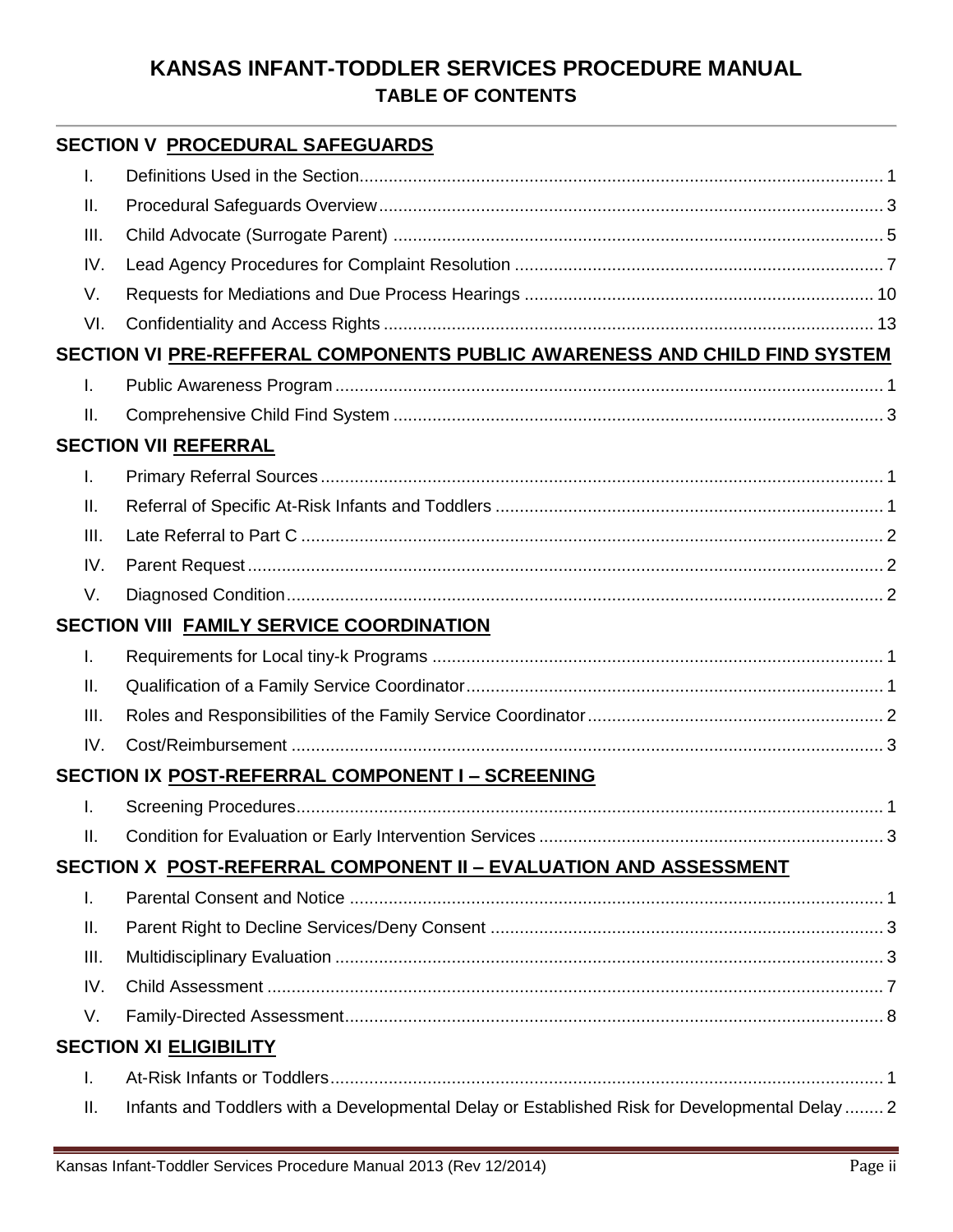| III.                                           | Physical and Mental Conditions Resulting in a High Probability of Developmental Delay to Use in |  |  |  |  |  |
|------------------------------------------------|-------------------------------------------------------------------------------------------------|--|--|--|--|--|
|                                                |                                                                                                 |  |  |  |  |  |
| IV.                                            |                                                                                                 |  |  |  |  |  |
| SECTION XII INDIVIDUALIZED FAMILY SERVICE PLAN |                                                                                                 |  |  |  |  |  |
| T.                                             |                                                                                                 |  |  |  |  |  |
| Ш.                                             |                                                                                                 |  |  |  |  |  |
| III.                                           |                                                                                                 |  |  |  |  |  |
| IV.                                            |                                                                                                 |  |  |  |  |  |
| V.                                             |                                                                                                 |  |  |  |  |  |
| VI.                                            |                                                                                                 |  |  |  |  |  |
| VII.                                           |                                                                                                 |  |  |  |  |  |
| VIII.                                          |                                                                                                 |  |  |  |  |  |
|                                                | SECTION XIII EARLY INTERVENTION SERVICES                                                        |  |  |  |  |  |
| $\mathbf{L}$                                   |                                                                                                 |  |  |  |  |  |
| ΙΙ.                                            |                                                                                                 |  |  |  |  |  |
| III.                                           |                                                                                                 |  |  |  |  |  |
| <b>SECTION XIV TRANSITIONS</b>                 |                                                                                                 |  |  |  |  |  |
| $\mathbf{L}$                                   |                                                                                                 |  |  |  |  |  |
| Ш.                                             |                                                                                                 |  |  |  |  |  |
| III.                                           |                                                                                                 |  |  |  |  |  |
| IV.                                            |                                                                                                 |  |  |  |  |  |
|                                                | SECTION XV PERSONNEL STANDARDS AND TRAINING                                                     |  |  |  |  |  |
| T.                                             |                                                                                                 |  |  |  |  |  |
| ΙΙ.                                            |                                                                                                 |  |  |  |  |  |
| III.                                           |                                                                                                 |  |  |  |  |  |
| IV.                                            |                                                                                                 |  |  |  |  |  |
| V.                                             |                                                                                                 |  |  |  |  |  |
| VI.                                            |                                                                                                 |  |  |  |  |  |
|                                                | SECTION XVI DATA COLLECTION PROCEDURES                                                          |  |  |  |  |  |
| I.                                             |                                                                                                 |  |  |  |  |  |
| Ш.                                             |                                                                                                 |  |  |  |  |  |
|                                                | SECTION XVII GENERAL SUPERVISION MONITORING PLAN                                                |  |  |  |  |  |
| I.                                             |                                                                                                 |  |  |  |  |  |
| Ш.                                             |                                                                                                 |  |  |  |  |  |
|                                                | Kansas Infant-Toddler Services Procedure Manual 2013 (Rev 12/2014)<br>Page iii                  |  |  |  |  |  |